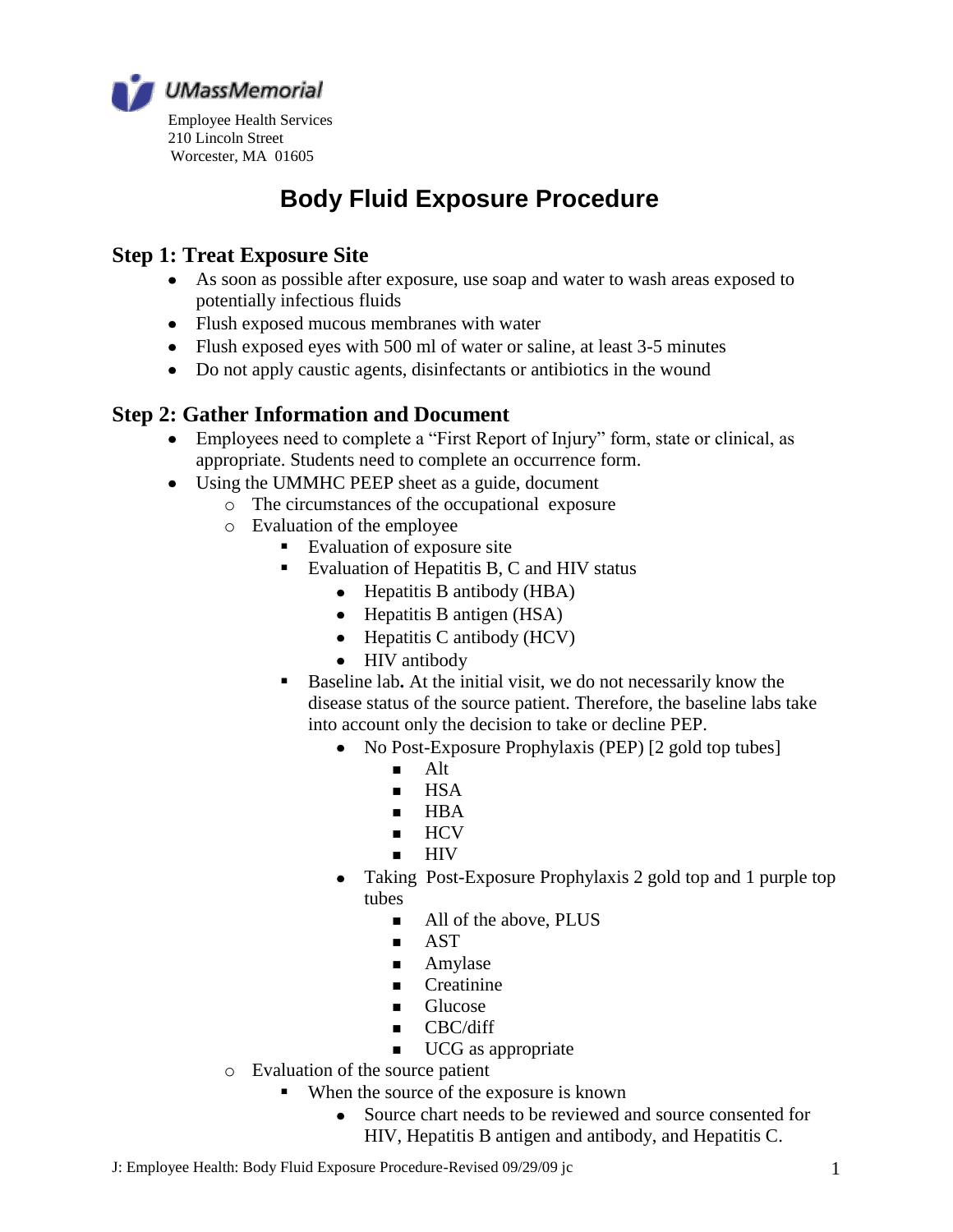- On the University campus, notify Pat Pehl, the HIV counselor.  $\bullet$ If the source is on the Hahneman or Memorial Campus, notify either the attending or the resident to obtain consent. They should ask the patient to whom they would like the results reported.
- For patients who cannot be tested, consider risk factors,  $\bullet$ medical diagnosis and past history.
- When the source patient is unknown
	- Consider the volume of fluid and the severity of the exposure and consider basic PEP regimen as needed.

i.e: a large amount of blood with even a superficial scratch would be an indication for the basic PEP regimen.

**Note: If the floors are sending blood and consent form, it must be sent directly to Micro, TUBE 53**

### **Step 3: Determine the Need for Post Exposure Prophylaxis (PEP)**

### **HIV Exposures**

- o Using Algorithms (pgs 5,6), Step 1, Exposure Code, and Step 2, HIV Status Code, determine the severity of the exposure and the need for PEP.
- o Prophylaxis for HIV exposures should be started immediately, preferably within the  $1<sup>st</sup>$  2 hours following the exposure.
- o If the delay lasts more than 24-36 hours, consult Infectious Disease, either Dr Ellison or the ID fellow on call.
- o If the source is a known HIV positive patient:
	- Contact the source's attending or covering resident to
		- Determine past and current medications
		- Determine most recent viral load
		- Date of most recent genotype and medication resistance
		- Contact information for the provider with whom you spoke
- o If the employee is being referred elsewhere, (ie, Clinic 7 or the ED), call the ID provider to whom the EE is being referred and provide any necessary information.

#### o **PEP**

- Basic regimen: Combivir (Zidovudine & Lamivudine/ AZT & 3 TC), 1 tablet po BID or Truvada (Tanofovir & Emtricitabine) 1 tablet po daily (Tanofovir is better tolerated than AZT. If known renal disease, the choice should be Combivir)
	- Lower risk exposures, small volume of blood or body fluid for a short duration on mucous membrane or compromised skin integrity.
- Expanded regimen: Basic regimen, Combivir or Truvada as above, **plus** Kaletra, 200/50, 2 tablets twice a day
	- Higher risk exposures, large volume of blood or body fluid, high risk source

(Nevirapine should never be used for routine PEP. Occasionally, a researcher who has had an exposure may have already taken a one-time dose, given to them in their lab, predetermined by the PI and their lab protocol)

#### **Time Frames:**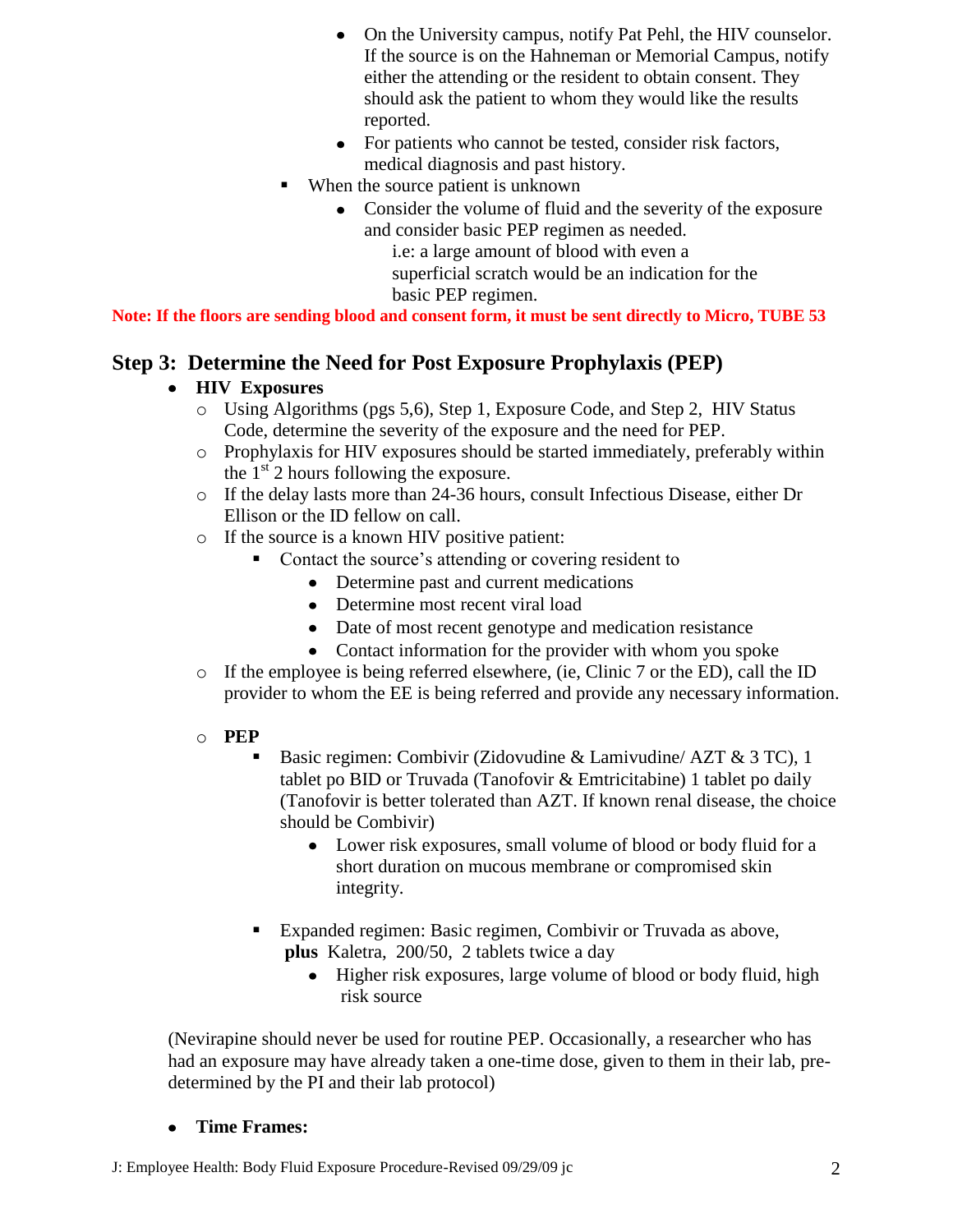#### o **If initial vist with an NP**:

- Visit 1: Usual protocol, focused baseline exam, vital signs, labs, education, follow-up calendar, meds x 1 week
- Week 2: Phone check. Evaluation for toxicity: if patient is doing well on meds, and no need for visit, prescribe meds for an additional 7 days. If experiencing difficulties, have a visit with NP as needed.
- Visit 2: @ day 14, f/u labs, evaluation for toxicity, education, prescribe meds for 7-14 days
- Visit 3:  $\omega$  day 28, f/u labs, education

### o **If initial visit with RN:**

- Visit 1: Usual protocol, labs, vital signs, education, follow-up calendar, call NP for script for 2-4 days (until visit with NP)
- Visit 2: @ 2-4 days (with NP), focused baseline exam, education, prescribe meds for 7-14 days
- Visit 3:  $\textcircled{a}$  day 14, f/u labs, education, evaluation for toxicity, prescribe meds for 14 days
- Visit 4:  $\omega$  day 28, f/u labs, education

### o **If originally seen in ED:**

- Visit 1: on next business day, follow-up in employee health on appropriate campus.
- Visit 2: @ 2-4 days (with NP), focused baseline exam, education, prescribe meds for 7-14 days
- Visit 3:  $\omega$  day 14, f/u labs, education, evaluation for toxicity, prescribe meds for 14 days.
- Visit 4:  $\omega$  day 28, f/u labs, education.
- **NOTE:** Patient may begin prophylaxis at the time of the initial evaluation. Following their appointment with the NP, they may continue f/u at the satellite clinic where they were originally seen.
- HBV Exposures

.

- $\circ$  If the employee has completed a hepatitis B series and/or is HBA (+), no prophylaxis is needed.
- o HBIG is given **only** if the source patient is hepatitis B positive and the employee has a negative hepatitis B titer
- o **If the employee is HBA (-),** HBV exposure prophylaxis and treatment should be started immediately, but within 24 hours.
	- $\blacksquare$  Hepatitis B Immune Globulin (HBIG) (Wt in kg (wt /2.2) x  $0.06 = cc$ 's of HBIG; administer IM, maximum of 3 cc per site, best given in anterolateral aspect of upper thigh and deltoid muscle. Dorsogluteal site may be indicated for higher doses. There is no maximum dose.
	- Begin hepatitis B series if EE has not done so
	- $\blacksquare$  Hep B booster, if employee has had less than 6 Hep B vaccines in his/her lifetime.
	- If employee is a known non- responder after having completed 2nd Hep B vaccine series, or refuses a hepatitis B booster, a second dose of hepatitis B immune globulin should be given 1 month after the  $1<sup>st</sup>$  dose.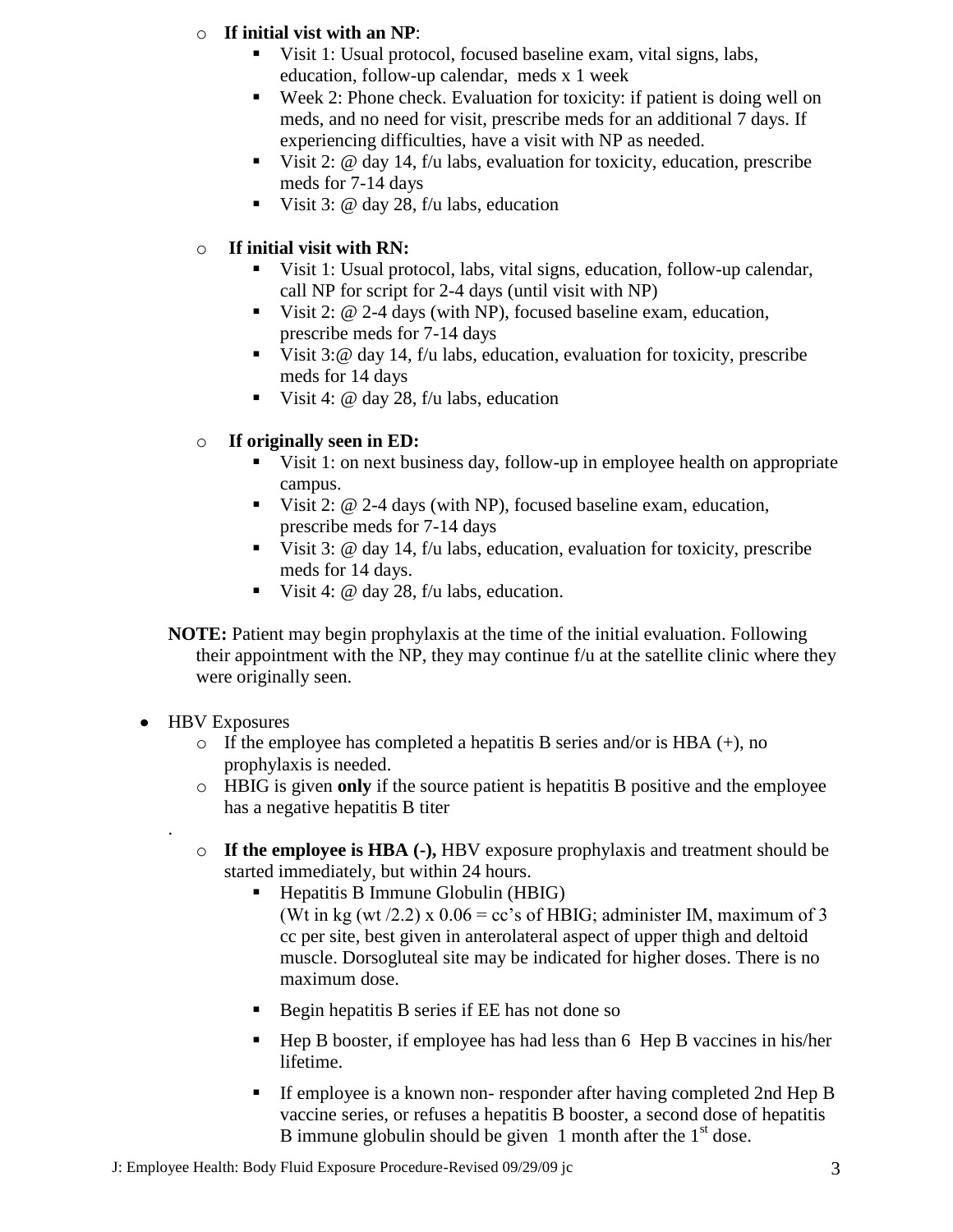- HCV Exposures
	- o HCV PEP is not recommended for exposures. Immune globulin is not effective.
		- If the employee's ALT rises to 2 times the baseline, refer to hepatology, describing specifically why the referral is needed.

### **Step 4: Special Situations**

- Employee was initially seen in the ER.
	- EHS notified by nursing supervisor
	- EHS notifies EE that they need to be seen in EHS, ASAP or next business day for evaluation
	- Follow Step 2 thru Step 3 above
	- Determine if source has been tested, often not.
	- University Campus: If source is an in-patient or has been discharged notify Pat Pehl. She will obtain consent for chart review, hepatitis B, hepatitis C and HIV testing.
- Employee was injured off site. i.e: a resident doing a rotation at a different facility.
	- Initial lab work will be done at participating facility, f/u to be done in EHS.
	- EE will need to bring documentation of what has been done or will need to sign a release of information so that EHS may contact the facility.
- 
- Students UMass medical students.
	- Initial evaluation done in EHS. EHS will provide f/u plan and calendar and will refer student to Student Health, Dr Phillip Fournier.
	- Student will need to complete Occurrence Report, not a First Report of Injury.
	- Outside Students: Complete an Occurrence Report, 1st visit seen in EHS, F/U with Linda O'Reilly or PCP.
- Contracted Employee

Initial visit at EHS,  $f/u$  with PCP or Linda O'Reilly **Situations for the HIV + Source, Requiring Special Considerations**

- o Consultation with the source patient's physician, to determine the stage of infectivity, CD4 and T-cell counts, viral loads, current and previous antiviral therapy and viral resistance.
- o Consultation with either Dr Richard Ellison, the hospital epidemiologist, or his designate.
	- Resistance of the source virus to certain antiviral agents
	- Influence of drug resistance on transmission is unknown
	- If the source patient's virus is known or suspected to be resistant to one or more of the drugs considered for the standard PEP regimen, select alternate drugs (in consultation with Dr Ellison).
	- Resistance testing of the source patient's virus at the time of the exposure is not recommended
	- Delayed exposure report (later than 24-36 hours, the interval after which benefit from PEP is undefined)
	- Known or expected pregnancy of the HCW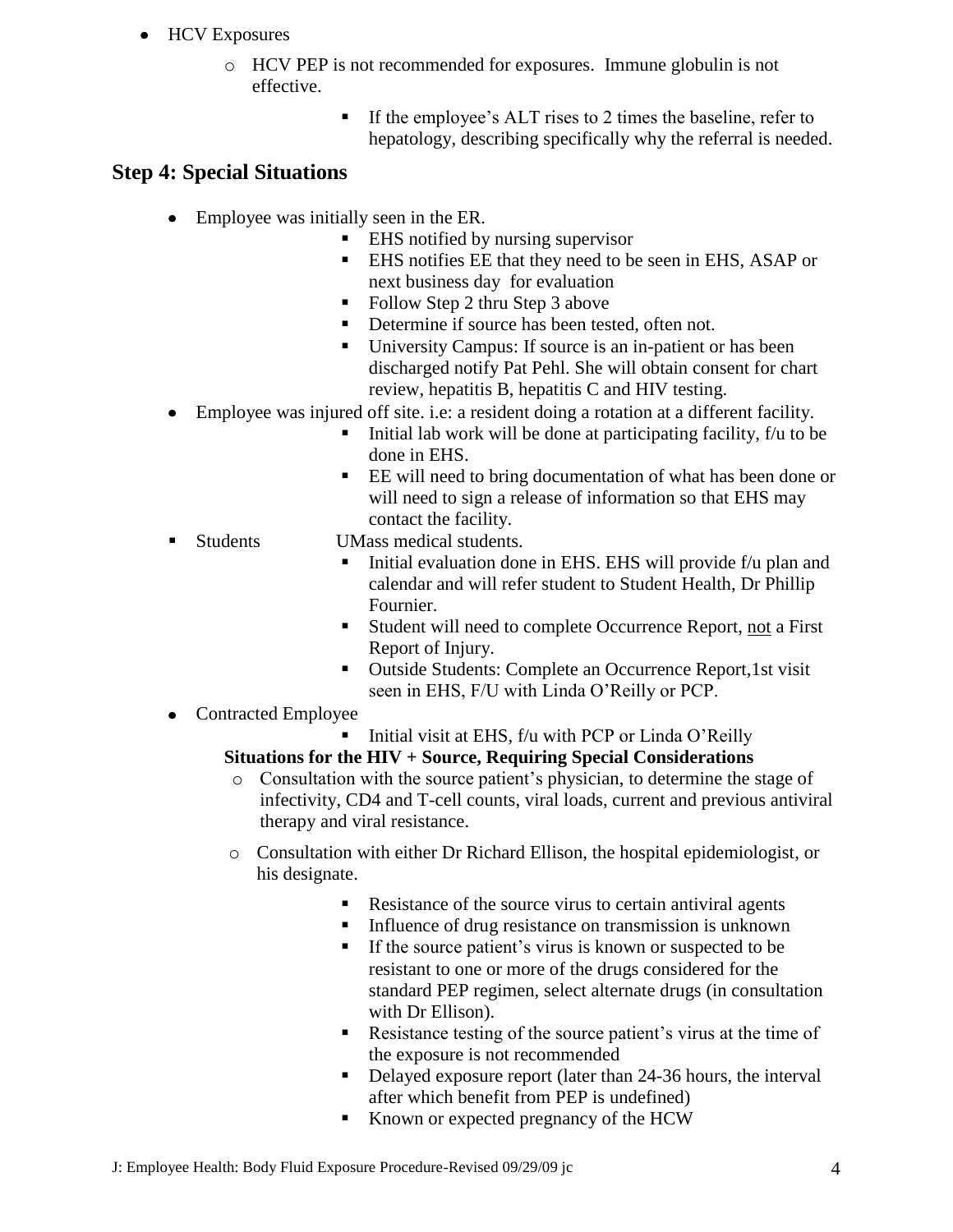- o Pregnancy does not preclude the use of optimal PEP regimens
- o Do not deny PEP solely on the basis of pregnancy
- o While many drugs used in HIV therapy have not been found to be a problem in pregnancy, new information is released regularly.

 $\downarrow$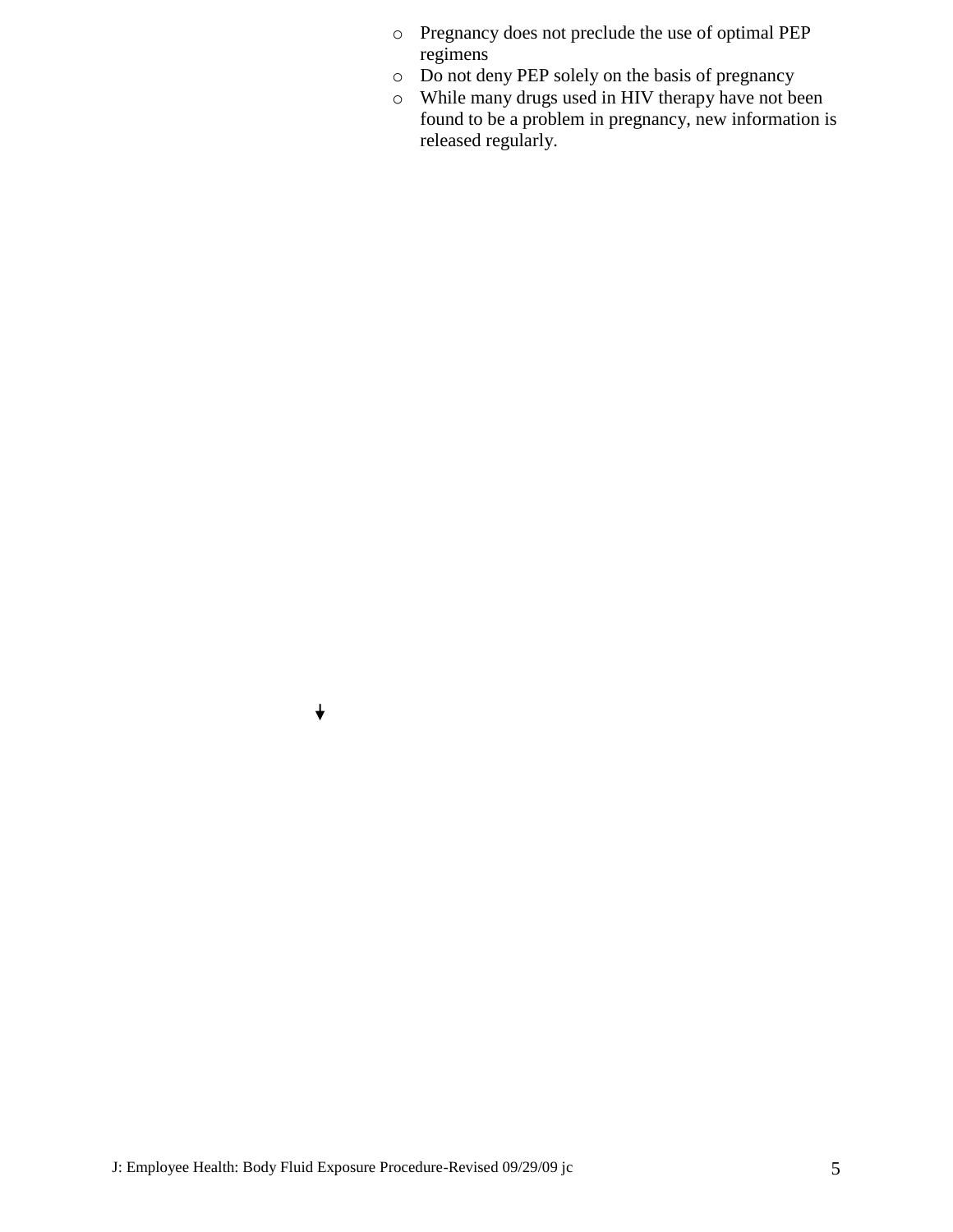#### **DETERMINING THE NEED FOR HIV POST EXPOSURE PROPHYLAXIS (P.E.P.) AFTER AN OCCUPATIONAL EXPOSURE**



\*Exposure to OPIM must be evaluated on a case by case basis. In general, these body substances are considered low risk for transmission in health care settings. Any unprotected contact to HIV in a research laboratory or production facility is considered an occupational exposure that requires clinical evaluation to determine need for PEP.

+Contact with intact skin is not normally considered a risk for HIV transmission. However, if the exposure was to blood & the circumstances suggests a higher volume exposure (e.g., an extensive area of skin was exposed or there was prolonged contact with blood), the risk for HIV transmission should be considered.

++The combination of these severity factors (e.g., large bore hollow needle and deep puncture) contribute to an elevated risk for transmission if the source person is HIV positive.

<sup>\*\*</sup>Skin integrity is considered compromised if there is evidence of chapped skin, dermatitis, abrasion or open wound.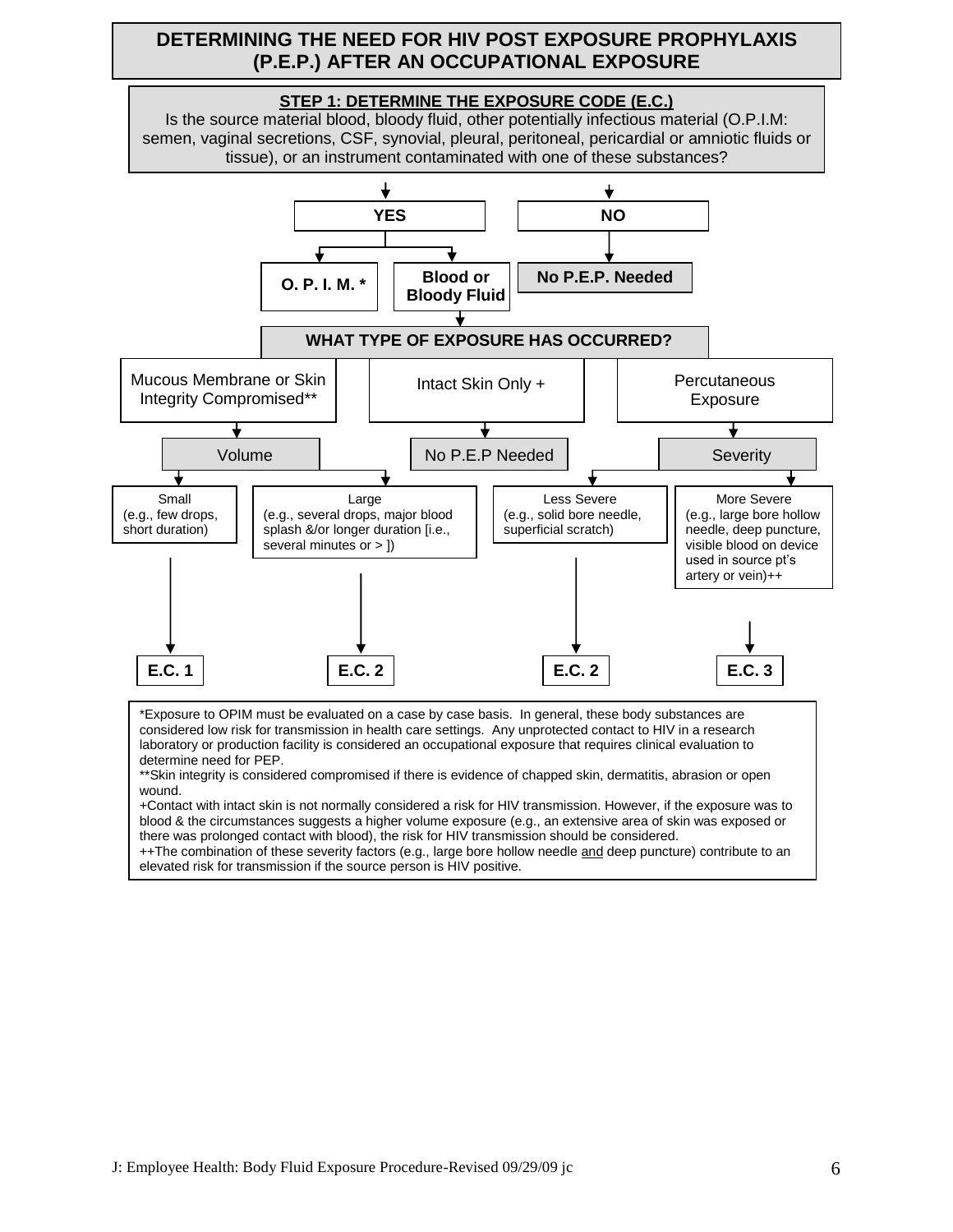

|                | STEP 3: DETERMINE P.E.P. RECOMMENDATION |                                                                                                                                                                                                                                                                                                       |  |  |  |
|----------------|-----------------------------------------|-------------------------------------------------------------------------------------------------------------------------------------------------------------------------------------------------------------------------------------------------------------------------------------------------------|--|--|--|
| EC.            | <b>HIV SC</b>                           | <b>P.E.P. RECOMMMENDATION:</b>                                                                                                                                                                                                                                                                        |  |  |  |
|                |                                         | <b>P.E.P. may not be warranted.</b> Exposure type does not pose a known risk for HIV<br>transmission. Whether the risk for drug toxicity outweighs the benefit of PEP should be decided<br>by the exposed employee & the treating clinician.                                                          |  |  |  |
|                | $\mathbf{v}$                            | Consider basic regimen ###. Exposure type poses a negligible risk for HIV transmission. A<br>high HIV titer in the source may justify consideration of PEP. Whether the risk for drug toxicity<br>outweighs the benefit of PEP should be decided by the exposed employee & the treating<br>clinician. |  |  |  |
| $\overline{2}$ |                                         | <b>Recommend basic regimen ###.</b> Most HIV exposures are in this category; no increased risk<br>for HIV transmission has been observed but use of PEP is appropriate.                                                                                                                               |  |  |  |
| 2              | $\mathbf{2}$                            | Recommend expanded regimen \$\$\$. Exposure type represents an increased HIV<br>transmission risk.                                                                                                                                                                                                    |  |  |  |
| 3              | 1 or 2                                  | Recommend expanded regimen \$\$\$. Exposure type represents an increased HIV<br>transmission risk.                                                                                                                                                                                                    |  |  |  |
| <b>Unknown</b> |                                         | If the source or, in the case of an unknown source the setting where the exposure<br>occurred, suggests a possible risk for HIV exposure and the E.C. is 2 or 3, consider P.E.P.<br>basic regimen.                                                                                                    |  |  |  |
|                |                                         | "HHH <b>Peain Peaiman:</b> 4 weeks of Cambivir ( Zidevuding [AZT 8.3 TC], 200 mg 1 toblet PID or                                                                                                                                                                                                      |  |  |  |

### **Basic Regimen:** 4 weeks of **Combivir** ( Zidovudine [AZT & 3 TC], 300 mg 1 tablet BID or Truvada (Tenofovir & Emtricitabine) 1 tablet po daily. **\$\$\$ Expanded Regimen: Basic regimen PLUS**, **Kaletra 200/50 (**Lopinavir 200 mg and Ritinavir 50 mg) 2 tablets po BID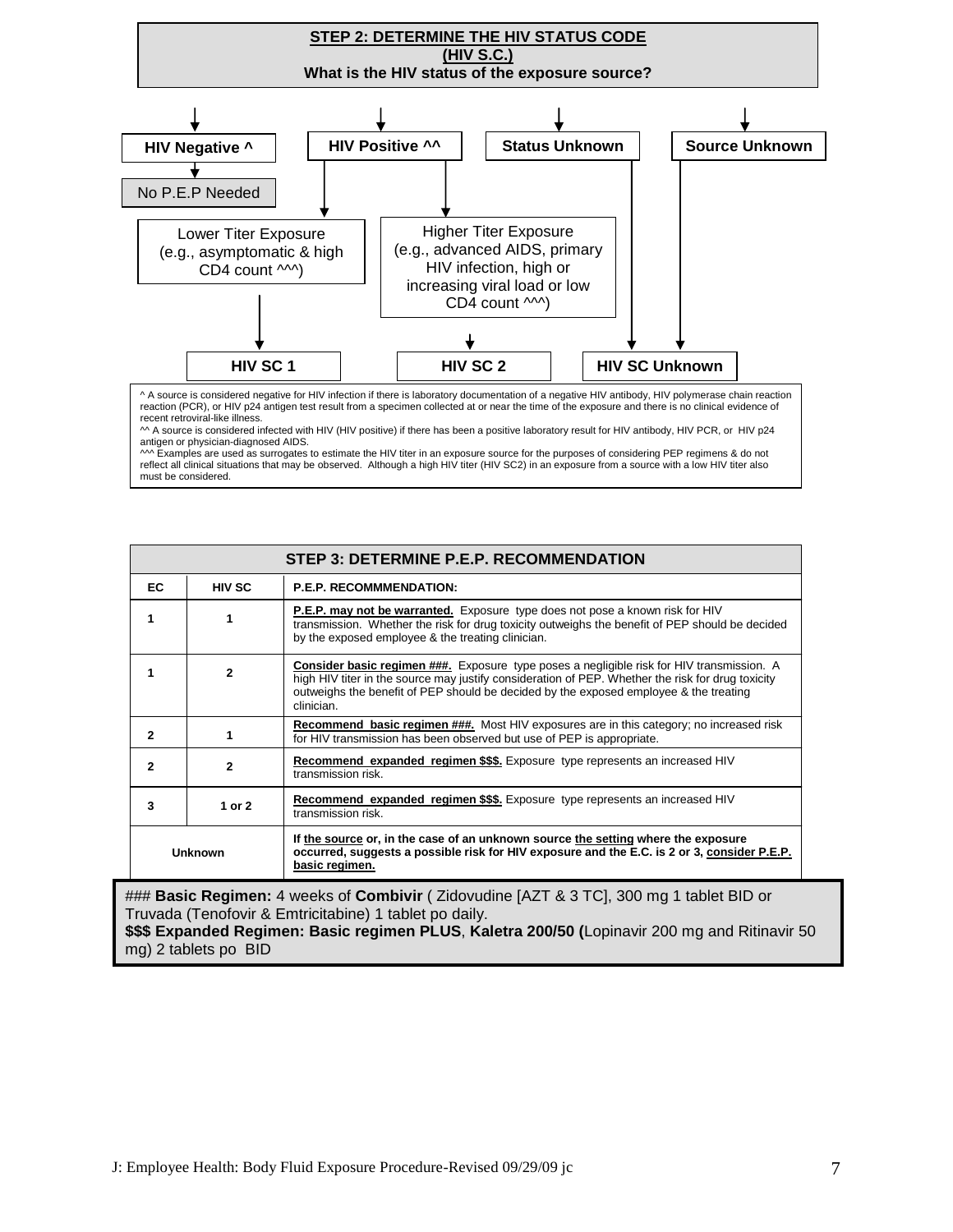|                              | <b>PEP</b>     | <b>Employee F/U Labs</b>                                          |
|------------------------------|----------------|-------------------------------------------------------------------|
| $HIV( -) HCV +$              | N <sub>0</sub> | 2wk: Alt                                                          |
|                              |                | 4 wk: Alt                                                         |
|                              |                | 6 wk: Alt                                                         |
|                              |                | 12 wk: ALT, HCV                                                   |
|                              |                | 6 mo: Alt, HCV                                                    |
| $HIV (+) HCV (+)$ or         | Yes            | 2 wk: Alt, AST, Creat, Amy, Glu, CBC/diff                         |
|                              |                | 4wk: Alt, AST, Creat, Amy, Glu, CBC/diff                          |
| <b>Unknown source result</b> |                | 6 wk: ALT, HIV                                                    |
|                              |                | 12 wk: Alt, HCV, HIV                                              |
|                              |                | 6 mo: Alt, HCV, HIV                                               |
|                              |                | 12 mo: HIV                                                        |
|                              |                |                                                                   |
|                              | N <sub>0</sub> | 2 wk: Alt                                                         |
|                              |                | 4 wk: Alt                                                         |
|                              |                | 6 wk: Alt, HIV                                                    |
|                              |                | 12 wk: Alt HIV, HCV                                               |
|                              |                | 6 mo: Alt, HIV, HCV                                               |
|                              |                | 12 mo: HIV                                                        |
| $HIV (+) HCV (-)$            | Yes            | 2 wk: Alt, AST, Creat, Amy, Glu, CBC/diff                         |
|                              |                | 4 wk: Alt, AST, Creat, Amy, Glu, CBC/diff                         |
|                              |                | 6 wk: HIV                                                         |
|                              |                | 12 wks: HIV                                                       |
|                              |                | 6 mo: HIV                                                         |
|                              |                | 12 mo: HIV                                                        |
|                              |                |                                                                   |
|                              | N <sub>0</sub> | 6 wk: HIV                                                         |
|                              |                | $12$ wk: $HIV$                                                    |
|                              |                | 6 mo: HIV                                                         |
|                              |                | 12 mo: HIV                                                        |
| $HSA (+)$                    |                | EE HBA $(+)$ , no further action                                  |
|                              |                | $HBA$ (-)                                                         |
|                              |                | At time of incident or within 7 days                              |
|                              |                | <b>Hepatitis B Immune Globulin (HBIG)</b>                         |
|                              |                | [wt in kg, $(wt / 2.2)$ x $0.06 = cc$ 's of HBIG]. No             |
|                              |                | maximum dose.                                                     |
|                              |                | Begin Hepatitis B series if no previous vaccine,                  |
|                              |                | or did not complete series.                                       |
|                              |                | Hep B booster, if EE has had hx of < 6 hep B vac                  |
|                              |                | 6 wks: HBA. If $(+)$ , no further action                          |
|                              |                | If HBA (-), $2nd$ Hep B if < lifetime hx of 6 Hep B               |
|                              |                | vaccines                                                          |
|                              |                | 6 mo: $3rd$ Hep B if < lifetime hx of 6 Hep B vaccines            |
|                              |                | 8 mo: HBA                                                         |
|                              |                | If $(+)$ , no further action                                      |
|                              |                | If neg, patient is considered a non-converter and should          |
|                              |                | have no further Hepatitis B vaccines                              |
|                              |                | If patient is a known non-responder after having                  |
|                              |                | completed 2 hepatitis B series, a $2^{nd}$ dose of hepatitis B    |
|                              |                | immune globulin should be given 1 month after the 1 <sup>st</sup> |
|                              |                | dose.                                                             |

**Step 5: Post Exposure Follow-Up Lab Testing**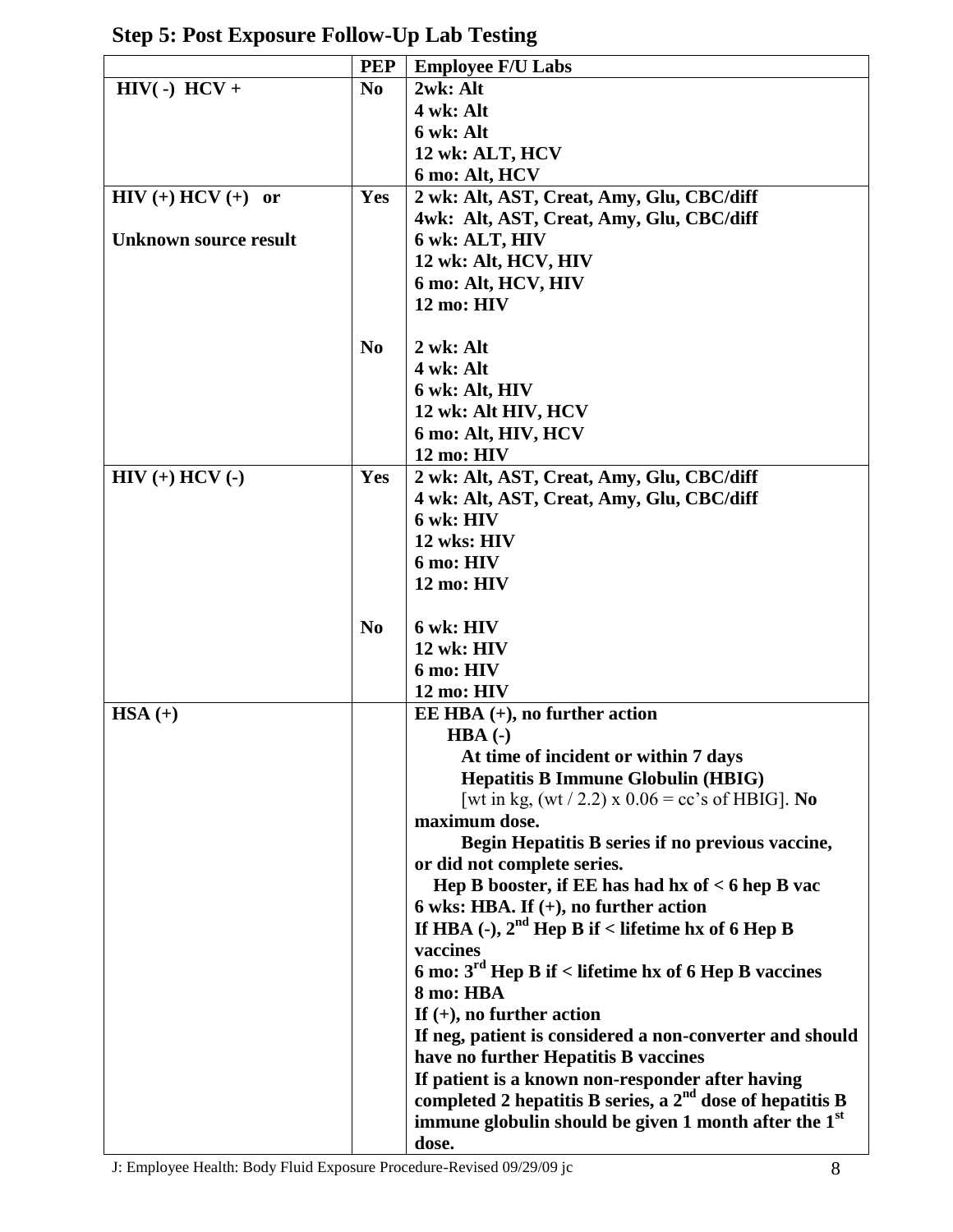### **Step 6: Notify Employee Regarding Follow-Up Labs**

- Send letter and f/u schedule to employee
	- $\circ$  Employees will f/u in EHS
	- o Students will f/u with Student Health
	- $\circ$  Contractors will f/u in the HIV clinic
- If the ALT rises 2 x the baseline, refer to GI, describing specifically why the referral is needed.

### **Step 7: Enter exposure into DPH log**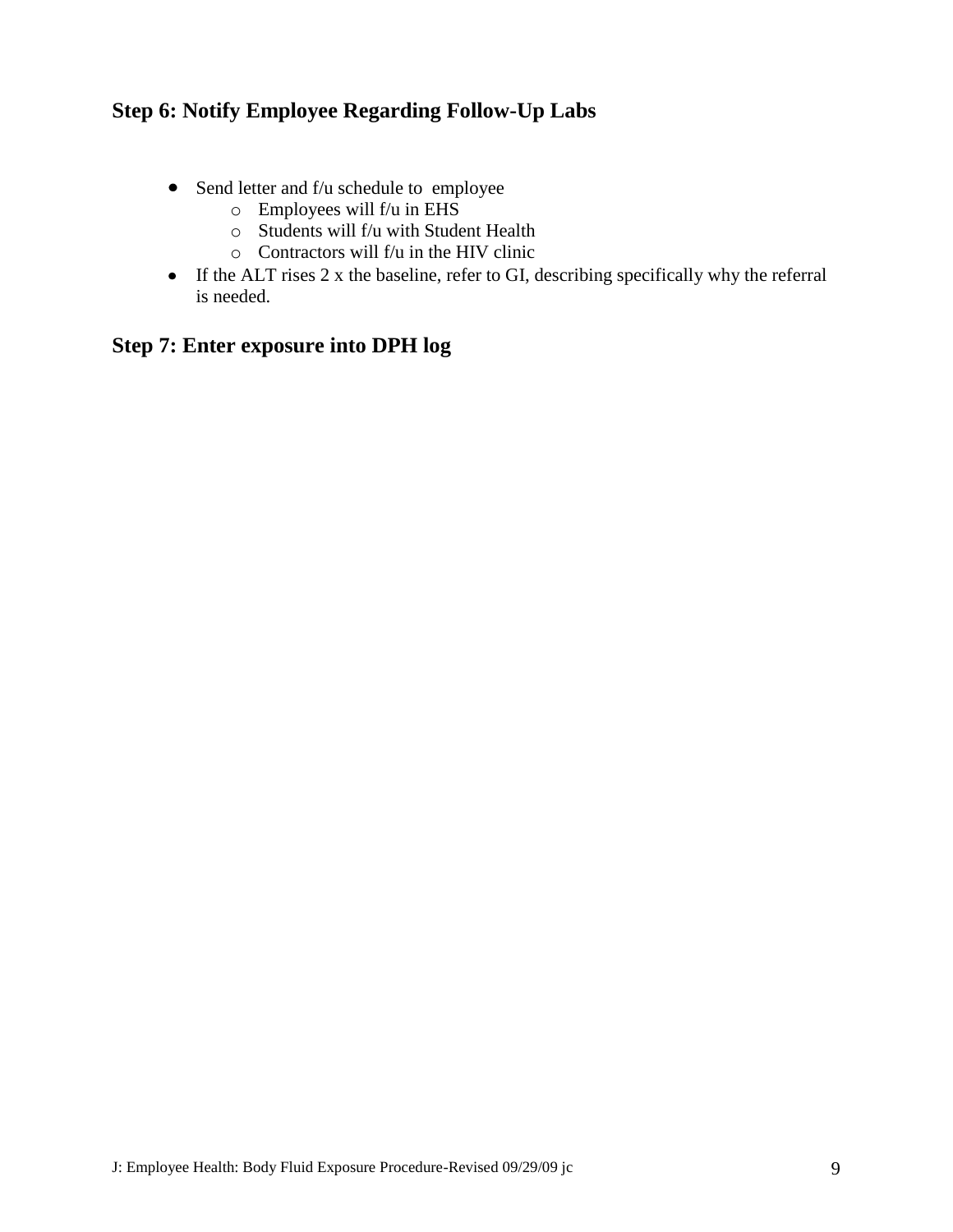## **Contact Numbers**

| <b>NAME</b>                                                | <b>Position/Info</b>                                  | <b>Phone</b>             | <b>Beeper</b> |
|------------------------------------------------------------|-------------------------------------------------------|--------------------------|---------------|
| Richard Ellison, MD                                        | Hospital Epidemiologist;<br><b>Infectious Disease</b> | 856 1720                 | 1188          |
| Patricia Pehl                                              | <b>HIV</b> Counselor                                  | 856 2437                 | 1947          |
| <b>Jean Swartz</b><br>Lab                                  | Routine HIV and hepatitis<br>results                  | 334 7954<br>Fax 334 7116 |               |
| Micro Lab                                                  | STAT HIV (suds)                                       | 334-3660                 | 1346          |
|                                                            | <b>Brenda Torres</b>                                  | 334-3429                 |               |
| Linda O'Reilly, NP                                         | NP, Out Patient HIV Clinic,<br><b>Memorial Campus</b> | Clinic #334 5214         | 1480          |
| Aries Grey                                                 | Hospital Worker's Comp.<br>secretary                  | 334 1355                 |               |
| Deborah George,<br><b>RN</b>                               | <b>State Worker's Comp</b>                            | 856 3580                 |               |
| Jennifer Laramie,<br>secretary                             |                                                       | 856 3984                 |               |
| <b>Student Health</b>                                      | Appointments<br>Phillip O. Fournier MD,               | 8562818                  |               |
|                                                            | Director<br>Faye DeSaulnier, secretary                | 856 2627                 |               |
|                                                            | studenthealth@ummhc.org                               |                          |               |
| <b>Out-Patient</b><br>Pharmacy<br><b>University Campus</b> |                                                       | 421 1900                 |               |
| Pharmacy Memorial<br>Campus                                |                                                       | 334 6356                 |               |
|                                                            | <b>GI Clinic</b><br>(hepatology)                      | 856 2846                 |               |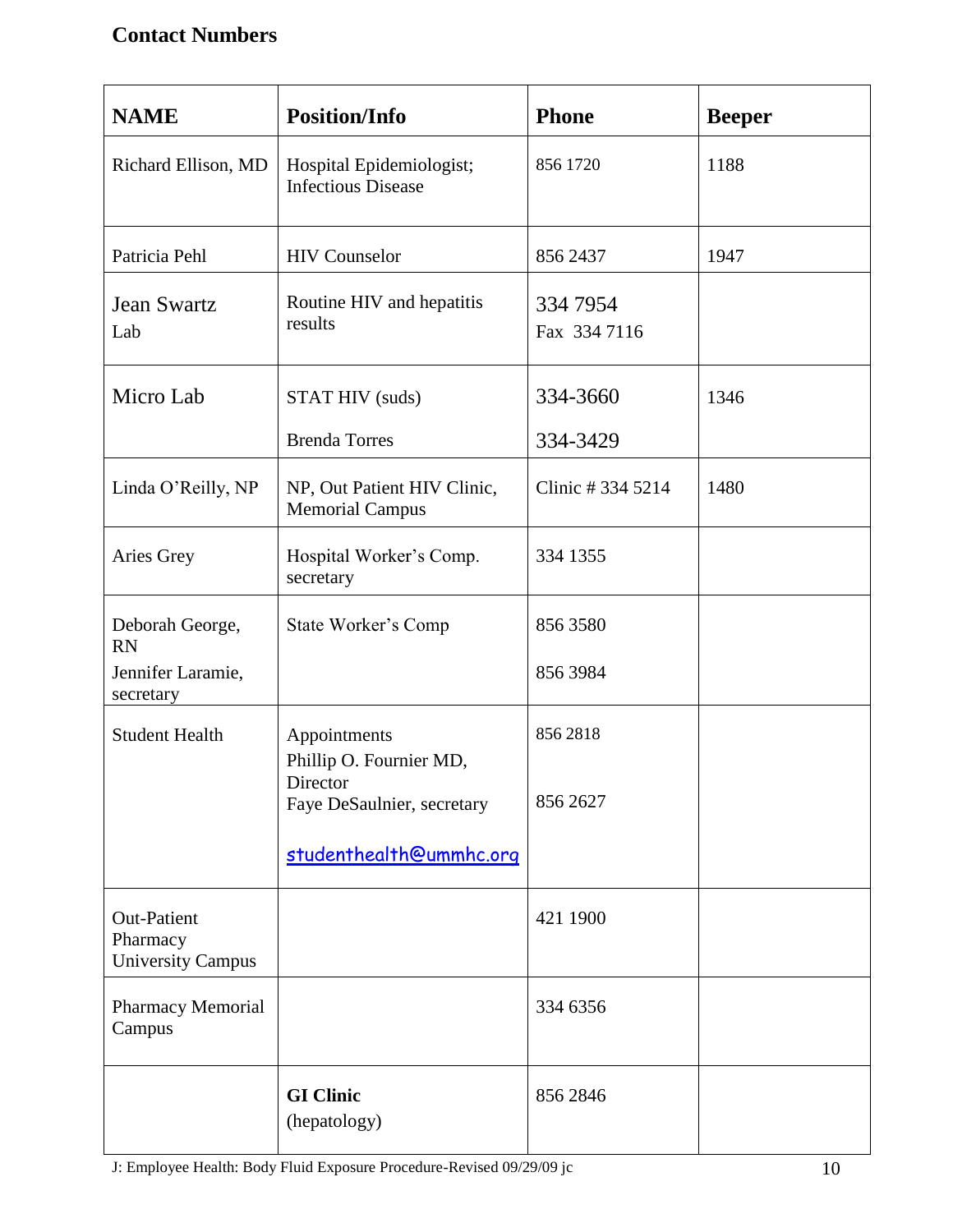| <b>UMassMemorial</b>                                                                                                                                                                                                           |                                                                                             |                                                                                                                       |                             |                                                                             |  |
|--------------------------------------------------------------------------------------------------------------------------------------------------------------------------------------------------------------------------------|---------------------------------------------------------------------------------------------|-----------------------------------------------------------------------------------------------------------------------|-----------------------------|-----------------------------------------------------------------------------|--|
| <b>Employee Health Services</b>                                                                                                                                                                                                |                                                                                             |                                                                                                                       |                             |                                                                             |  |
| 210 Lincoln Street                                                                                                                                                                                                             |                                                                                             |                                                                                                                       |                             |                                                                             |  |
| Worcester, MA 01605<br>UEI #                                                                                                                                                                                                   |                                                                                             |                                                                                                                       |                             | () Closure note                                                             |  |
| SS#: _________                                                                                                                                                                                                                 |                                                                                             |                                                                                                                       |                             | DATE OF BIRTH: __/__/___M_______F____                                       |  |
|                                                                                                                                                                                                                                |                                                                                             |                                                                                                                       |                             |                                                                             |  |
| Employee (circle one) UMass Medical School / UMass Memorial / Temp / Contractor / Volunteer / Student / Resident /                                                                                                             |                                                                                             |                                                                                                                       |                             |                                                                             |  |
| <b>UCommons</b>                                                                                                                                                                                                                |                                                                                             |                                                                                                                       |                             |                                                                             |  |
|                                                                                                                                                                                                                                |                                                                                             | <b>BLOOD BORNE PATHOGEN EXPOSURE EVALUATION TOOL</b>                                                                  |                             |                                                                             |  |
| Type of Exposure:                                                                                                                                                                                                              | □ Needle puncture □ Puncture from other sharp □ Eye/Mucous membrane splash                  |                                                                                                                       |                             |                                                                             |  |
|                                                                                                                                                                                                                                | Cut/Laceration □ Non-intact skin                                                            |                                                                                                                       |                             | Type of body fluid:                                                         |  |
| Item code: __________ Device involved ____________ Pre packaged kit Y__N___ Safety device: Y___ N ___ U ______                                                                                                                 |                                                                                             |                                                                                                                       |                             |                                                                             |  |
|                                                                                                                                                                                                                                |                                                                                             |                                                                                                                       |                             |                                                                             |  |
|                                                                                                                                                                                                                                |                                                                                             |                                                                                                                       |                             |                                                                             |  |
|                                                                                                                                                                                                                                |                                                                                             |                                                                                                                       |                             |                                                                             |  |
|                                                                                                                                                                                                                                |                                                                                             |                                                                                                                       |                             |                                                                             |  |
|                                                                                                                                                                                                                                |                                                                                             |                                                                                                                       |                             |                                                                             |  |
|                                                                                                                                                                                                                                |                                                                                             |                                                                                                                       |                             |                                                                             |  |
| <b>Employee Evaluation:</b>                                                                                                                                                                                                    |                                                                                             |                                                                                                                       |                             |                                                                             |  |
|                                                                                                                                                                                                                                | Hep B Vaccine: □ No □ Yes Number of Doses: ______                                           |                                                                                                                       |                             |                                                                             |  |
|                                                                                                                                                                                                                                | HBA O Negative O Positive D Unknown                                                         |                                                                                                                       |                             |                                                                             |  |
|                                                                                                                                                                                                                                |                                                                                             |                                                                                                                       |                             |                                                                             |  |
|                                                                                                                                                                                                                                |                                                                                             |                                                                                                                       |                             |                                                                             |  |
|                                                                                                                                                                                                                                |                                                                                             |                                                                                                                       |                             |                                                                             |  |
|                                                                                                                                                                                                                                |                                                                                             |                                                                                                                       |                             |                                                                             |  |
| Plan:                                                                                                                                                                                                                          |                                                                                             |                                                                                                                       |                             |                                                                             |  |
|                                                                                                                                                                                                                                |                                                                                             | $\Box$ ALT, HBA, HSA, HCV (2 gold top tubes)                                                                          |                             |                                                                             |  |
| $HBIG$ <sub>____</sub> ml                                                                                                                                                                                                      |                                                                                             |                                                                                                                       |                             | Other testing Glu, CRE, AMY, AST, CBC2, [2 gold, 1 purple top] UCG (as app) |  |
|                                                                                                                                                                                                                                |                                                                                             | HIV baseline Consent                                                                                                  |                             | $\Box$ Declined                                                             |  |
|                                                                                                                                                                                                                                |                                                                                             | Infectious Disease consult                                                                                            |                             |                                                                             |  |
| Discussed                                                                                                                                                                                                                      | П<br>Declined                                                                               |                                                                                                                       |                             | Education CDC Booklet ________ Medication Information ______                |  |
|                                                                                                                                                                                                                                | Notice of injury Report: □ Employee □ State/School □ Other ______ Report faxed ____________ |                                                                                                                       |                             |                                                                             |  |
| Fax #: UMMHC 36410<br>Results of Employee Baseline Evaluation: ALT _____HSA _____ HBA _____ HCV _____ HIV ____Other _________                                                                                                  |                                                                                             | State/School 62058                                                                                                    |                             |                                                                             |  |
| Comments: ____________________                                                                                                                                                                                                 |                                                                                             | <u> 1989 - Johann Harry Harry Harry Harry Harry Harry Harry Harry Harry Harry Harry Harry Harry Harry Harry Harry</u> |                             |                                                                             |  |
| <b>Source Identification:</b>                                                                                                                                                                                                  |                                                                                             | MRN#: ________________Hosp ______________Unit________                                                                 |                             | Rm. #________                                                               |  |
| Source Evaluation:                                                                                                                                                                                                             |                                                                                             |                                                                                                                       | $\Box$ Pos                  | □ Unknown                                                                   |  |
|                                                                                                                                                                                                                                |                                                                                             |                                                                                                                       | $\square$ Pos<br>$\Box$ Pos | $\Box$ Unknown<br>□ Unknown                                                 |  |
|                                                                                                                                                                                                                                |                                                                                             |                                                                                                                       | $\square$ Pos               | □ Unknown                                                                   |  |
|                                                                                                                                                                                                                                |                                                                                             | Patient denies other risk factors □ Neg                                                                               | $\Box$ Pos                  | □ Unknown                                                                   |  |
|                                                                                                                                                                                                                                |                                                                                             |                                                                                                                       |                             | □ Date _____________________                                                |  |
| Employee signature: example and a strategies of the strategies of the strategies of the strategies of the strategies of the strategies of the strategies of the strategies of the strategies of the strategies of the strategi |                                                                                             |                                                                                                                       |                             |                                                                             |  |
| Health care provider:                                                                                                                                                                                                          |                                                                                             |                                                                                                                       |                             | Date ________________________<br>Date _________________________             |  |
| Employee informed of evaluation and results of source testing: Via: _____________                                                                                                                                              |                                                                                             |                                                                                                                       |                             |                                                                             |  |

J: Employee Health: Body Fluid Exposure Procedure-Revised 09/29/09 jc 11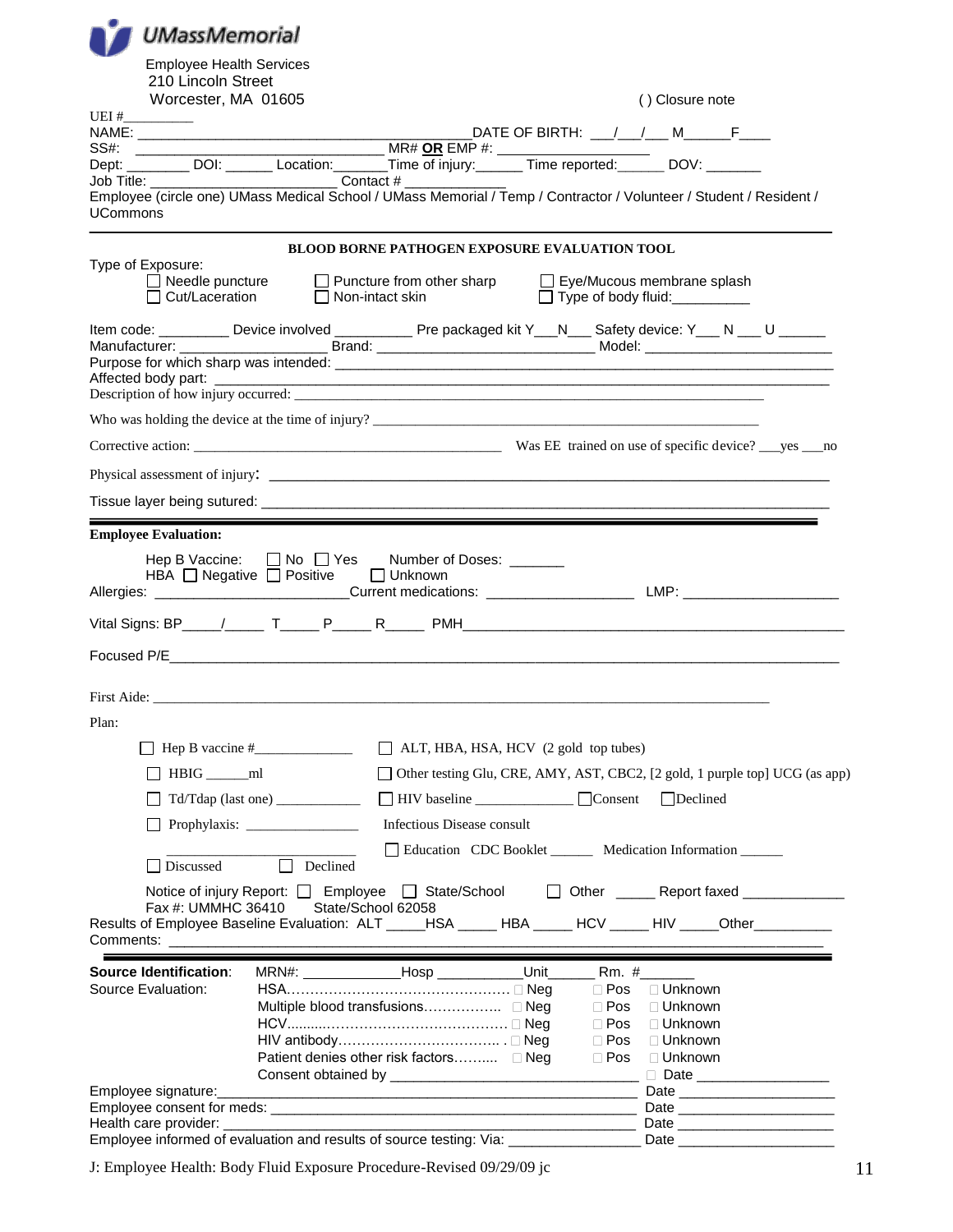|                                         | <b>UMassMemorial</b><br><b>Employee Health Services</b><br>210 Lincoln Street<br>Worcester, MA 01605 |                                                                              |                                                                                                                                                  |
|-----------------------------------------|------------------------------------------------------------------------------------------------------|------------------------------------------------------------------------------|--------------------------------------------------------------------------------------------------------------------------------------------------|
| <b>Last Name:</b><br><b>First Name:</b> | <b>Employee Type (circle one):</b>                                                                   |                                                                              | Male $\Box$ Female $\Box$                                                                                                                        |
|                                         | Med School Resident                                                                                  | Student                                                                      | <b>UMass Memorial</b> Temp<br>Contractor Volunteer Dept of Corrections U Commons Other:                                                          |
|                                         |                                                                                                      |                                                                              | <b>CONSENT/DECLINATION FORM FOR DETECTION OF HIV ANTIBODY</b>                                                                                    |
|                                         |                                                                                                      |                                                                              |                                                                                                                                                  |
|                                         |                                                                                                      | by the Commonwealth of Massachusetts, you must be informed of the following: | All testing will be performed in a certified HIV antibody testing facility. In accordance with the laws and regulations passed                   |
|                                         |                                                                                                      |                                                                              | HIV antibody is a test to detect the presence of antibodies to the AIDS virus. This test is helpful in diagnosing AIDS.                          |
| 1.                                      |                                                                                                      | This test is voluntary on the part of the patient.                           |                                                                                                                                                  |
| 2.                                      |                                                                                                      |                                                                              | This test is being performed to indicate whether or not a person has come in contact with the HIV virus.                                         |
| 3.                                      |                                                                                                      | been exposed and infected with the HIV virus.                                | A positive result means that antibodies to HIV are present. A positive result usually means the individual has                                   |
| 4.                                      |                                                                                                      | possibility of exposure or current infection with HIV.                       | A negative result means that antibodies to HIV are not detected. A negative result does not exclude the                                          |
| 5.                                      |                                                                                                      | Confirmatory testing is performed by the appropriate outside facility.       |                                                                                                                                                  |
| <b>Patient's Signature</b>              |                                                                                                      |                                                                              |                                                                                                                                                  |
|                                         |                                                                                                      |                                                                              | I, _________________________, have read and understand the above guidelines and <b>DO</b> voluntarily submit to testing.                         |
|                                         |                                                                                                      |                                                                              | I, __________________________, have read and understand the above guidelines and <b>DO NOT</b> submit to testing.                                |
|                                         | <b>Counselor's Signature</b>                                                                         |                                                                              |                                                                                                                                                  |
|                                         |                                                                                                      |                                                                              | I, _______________________. have spoken with the above named patient and have explained to them the importance and consequences of this testing. |
|                                         |                                                                                                      |                                                                              | Date: $\_\_\_\_\_\_\_\_\_\$ .                                                                                                                    |
|                                         |                                                                                                      | <b>ABAG</b>                                                                  |                                                                                                                                                  |
|                                         |                                                                                                      |                                                                              |                                                                                                                                                  |

**Campus :\_\_\_\_\_\_\_\_\_\_\_\_\_\_\_\_\_\_\_\_\_\_\_\_\_**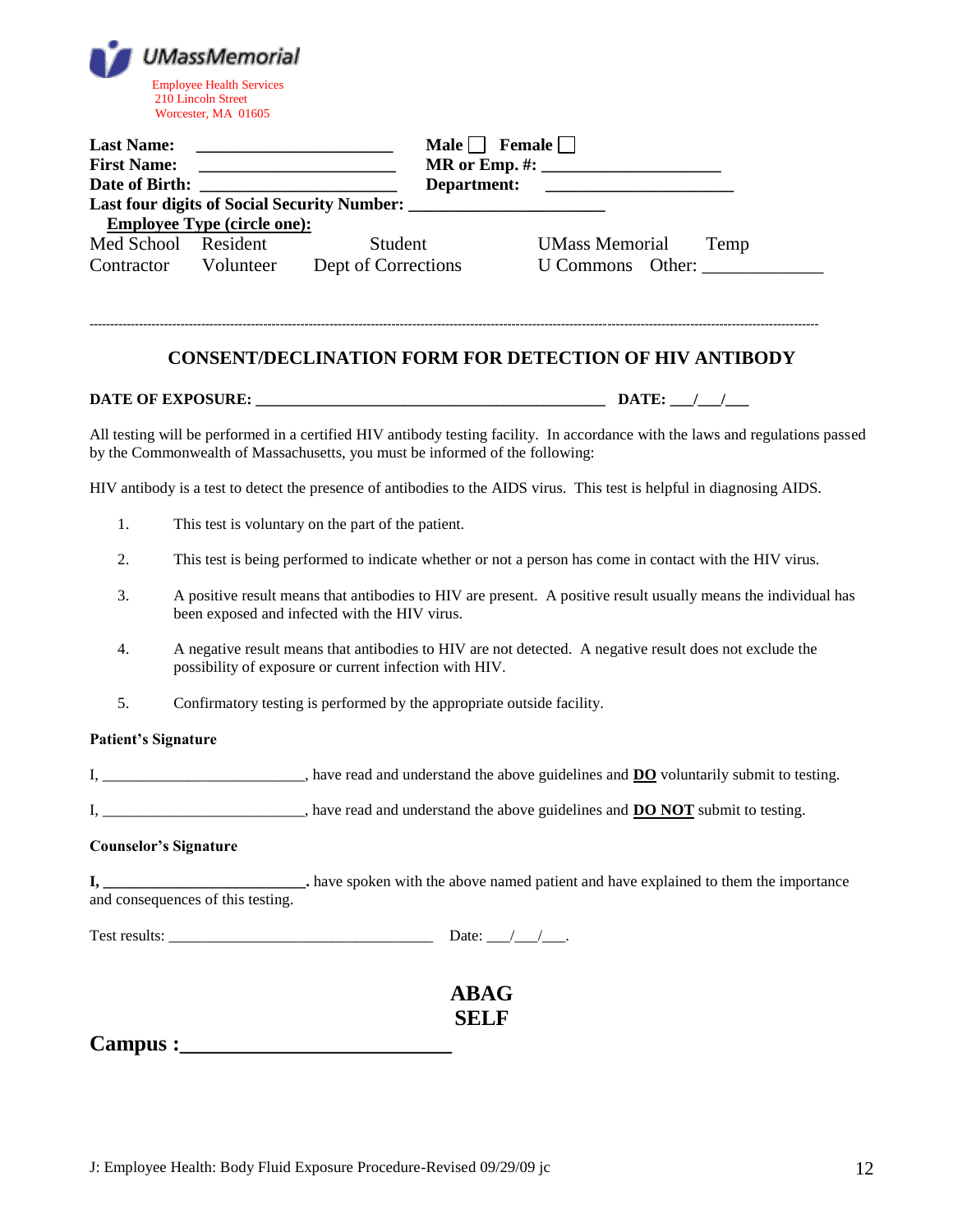

#### **LABORATORY TEST ADD ON REQUEST FORM**

#### **FAX TO: (508) 334-4210**

| **ICD-9 Code: ____________ |
|----------------------------|
| **ICD-9 Code: ___________  |
| **ICD-9 Code: ____________ |
|                            |
|                            |

**\*\* Indicates required information**

**PLEASE NOTE: Add-on tests will not be processed if the appropriate ICD-9 Code is not provided.**

### **ADD-ON TESTS WILL NOT BE PROCESSED AS STAT TESTS**

Date: \_\_\_/\_\_\_/\_\_\_\_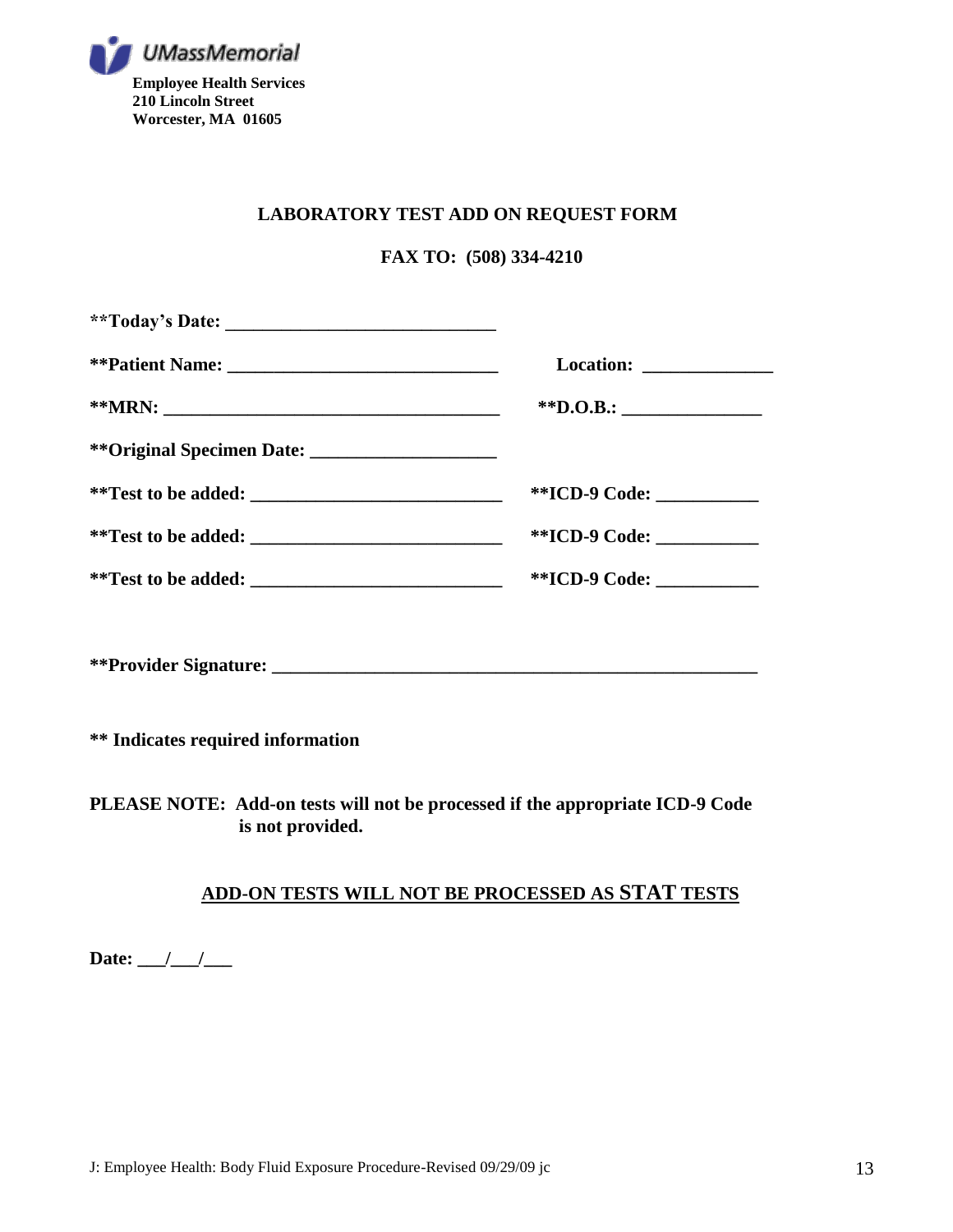|                        |             |                                                                                                                                                                                                                               |             | MESSAGES OK: V____ Y____N      |                                   |                                         |
|------------------------|-------------|-------------------------------------------------------------------------------------------------------------------------------------------------------------------------------------------------------------------------------|-------------|--------------------------------|-----------------------------------|-----------------------------------------|
|                        |             |                                                                                                                                                                                                                               |             | D.O.B.:                        |                                   |                                         |
|                        |             | DEPARTMENT: University of the contract of the contract of the contract of the contract of the contract of the contract of the contract of the contract of the contract of the contract of the contract of the contract of the |             |                                |                                   |                                         |
|                        |             |                                                                                                                                                                                                                               |             | <b>POST EXPOSURE FOLLOW UP</b> |                                   |                                         |
| PEP-NO                 |             |                                                                                                                                                                                                                               |             |                                | SOURCE RESULTS: $HIV (+) HCV (-)$ |                                         |
| <b>PROTOCOL</b>        | <b>DATE</b> |                                                                                                                                                                                                                               | <b>LABS</b> |                                | <b>RESULT IF ABNORMAL</b>         | <b>NOTIFIED</b><br>OF RESULTS<br>YES/NO |
| <b>BASELINE</b>        |             | HSA HBA HCV HIV ALT                                                                                                                                                                                                           |             |                                |                                   |                                         |
| 2 WEEKS                |             |                                                                                                                                                                                                                               |             |                                |                                   |                                         |
| 3 WEEKS                |             |                                                                                                                                                                                                                               |             |                                |                                   |                                         |
| <b>4 WEEKS</b>         |             |                                                                                                                                                                                                                               |             |                                |                                   |                                         |
| 6 WEEKS                |             | <b>HIV</b>                                                                                                                                                                                                                    |             |                                |                                   |                                         |
| 9 WEEKS                |             |                                                                                                                                                                                                                               |             |                                |                                   |                                         |
| 12 WEEKS<br>(3 MONTHS) |             | <b>HIV</b>                                                                                                                                                                                                                    |             |                                |                                   |                                         |
| 6 MONTHS               |             | <b>HIV</b>                                                                                                                                                                                                                    |             |                                |                                   |                                         |
| 12 MONTHS              |             | <b>HIV</b>                                                                                                                                                                                                                    |             |                                |                                   |                                         |

Please Call Employee Health Services to schedule an appointment for follow-up blood work or for any questions or concerns: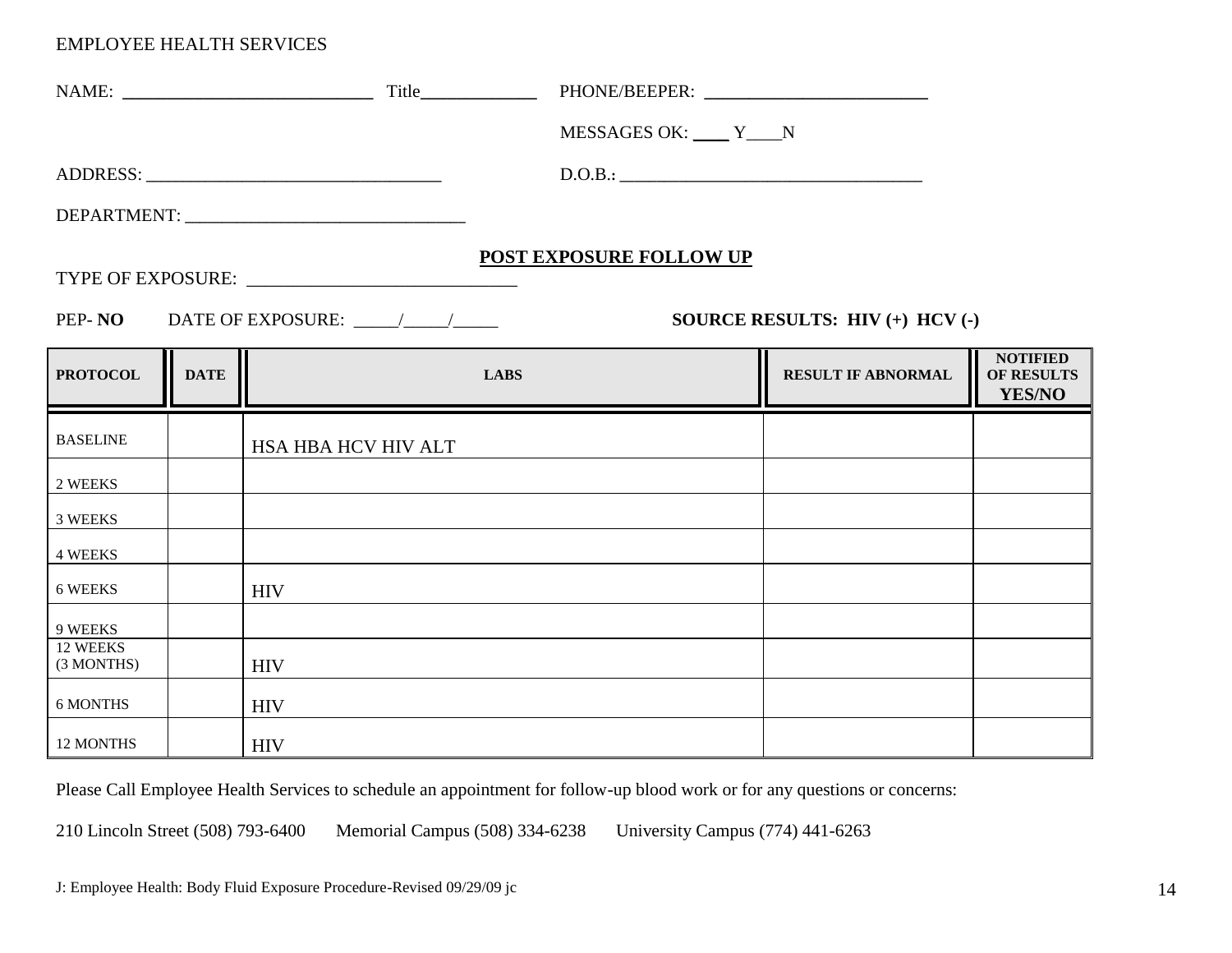| NAME: TITLE                  |                         |                                                   |                    |
|------------------------------|-------------------------|---------------------------------------------------|--------------------|
|                              |                         |                                                   |                    |
| ADDRESS:                     | D.O.B.:                 |                                                   |                    |
|                              |                         |                                                   |                    |
|                              | POST EXPOSURE FOLLOW UP |                                                   |                    |
| PEP-NO DATE OF EXPOSURE: / / |                         | SOURCE RESULTS: HIV+ HCV+ / Unknown source result |                    |
|                              |                         |                                                   | <b>II</b> NOTIFIED |

| <b>PROTOCOL</b>        | <b>DATE</b> | <b>LABS</b>         | <b>RESULT IF ABNORMAL</b> | <b>NOTIFIED</b><br>OF RESULTS<br>YES/NO |
|------------------------|-------------|---------------------|---------------------------|-----------------------------------------|
| <b>BASELINE</b>        |             | ALT HSA HBA HCV HIV |                           |                                         |
| 2 WEEKS                |             | <b>ALT</b>          |                           |                                         |
| <b>4 WEEKS</b>         |             | <b>ALT</b>          |                           |                                         |
| 6 WEEKS                |             | <b>ALT HIV</b>      |                           |                                         |
| 9 WEEKS                |             |                     |                           |                                         |
| 12 WEEKS<br>(3 MONTHS) |             | <b>ALT HCV HIV</b>  |                           |                                         |
| 6 MONTHS               |             | <b>ALT HCV HIV</b>  |                           |                                         |
| 12 MONTHS              |             | <b>HIV</b>          |                           |                                         |

Please Call Employee Health Services to schedule an appointment for follow-up blood work or for any questions or concerns: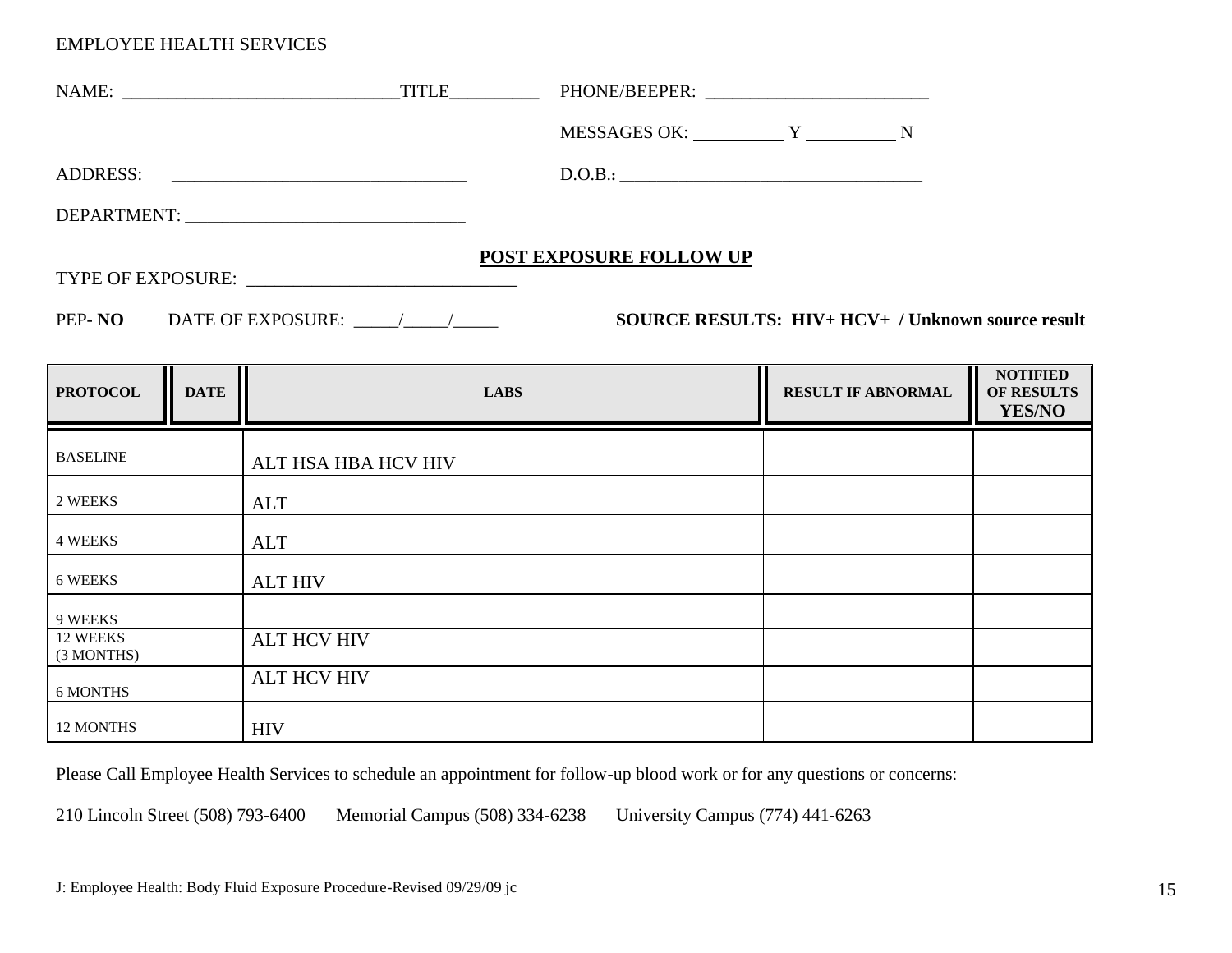|                        |             |                                                                                                                                                                                                                               |             | MESSAGES OK: V____ Y____N      |                           |                      |
|------------------------|-------------|-------------------------------------------------------------------------------------------------------------------------------------------------------------------------------------------------------------------------------|-------------|--------------------------------|---------------------------|----------------------|
|                        |             |                                                                                                                                                                                                                               |             | D.O.B.:                        |                           |                      |
|                        |             | DEPARTMENT: University of the contract of the contract of the contract of the contract of the contract of the contract of the contract of the contract of the contract of the contract of the contract of the contract of the |             |                                |                           |                      |
|                        |             |                                                                                                                                                                                                                               |             |                                |                           |                      |
|                        |             |                                                                                                                                                                                                                               |             | <b>POST EXPOSURE FOLLOW UP</b> |                           |                      |
|                        |             |                                                                                                                                                                                                                               |             |                                |                           |                      |
|                        |             |                                                                                                                                                                                                                               |             |                                |                           |                      |
|                        |             |                                                                                                                                                                                                                               |             |                                |                           | <b>NOTIFIED</b>      |
| <b>PROTOCOL</b>        | <b>DATE</b> |                                                                                                                                                                                                                               | <b>LABS</b> |                                | <b>RESULT IF ABNORMAL</b> | OF RESULTS<br>YES/NO |
| <b>BASELINE</b>        |             | ALT HSA HBA HCV HIV                                                                                                                                                                                                           |             |                                |                           |                      |
| 2 WEEKS                |             | ALT                                                                                                                                                                                                                           |             |                                |                           |                      |
| <b>4 WEEKS</b>         |             | <b>ALT</b>                                                                                                                                                                                                                    |             |                                |                           |                      |
| 6 WEEKS                |             | <b>ALT</b>                                                                                                                                                                                                                    |             |                                |                           |                      |
| 12 WEEKS<br>(3 MONTHS) |             | <b>ALT HCV</b>                                                                                                                                                                                                                |             |                                |                           |                      |

Please Call Employee Health Services to schedule an appointment for follow-up blood work or for any questions or concerns:

210 Lincoln Street (508) 793-6400 Memorial Campus (508) 334-6238 University Campus (774) 441-6263

12 MONTHS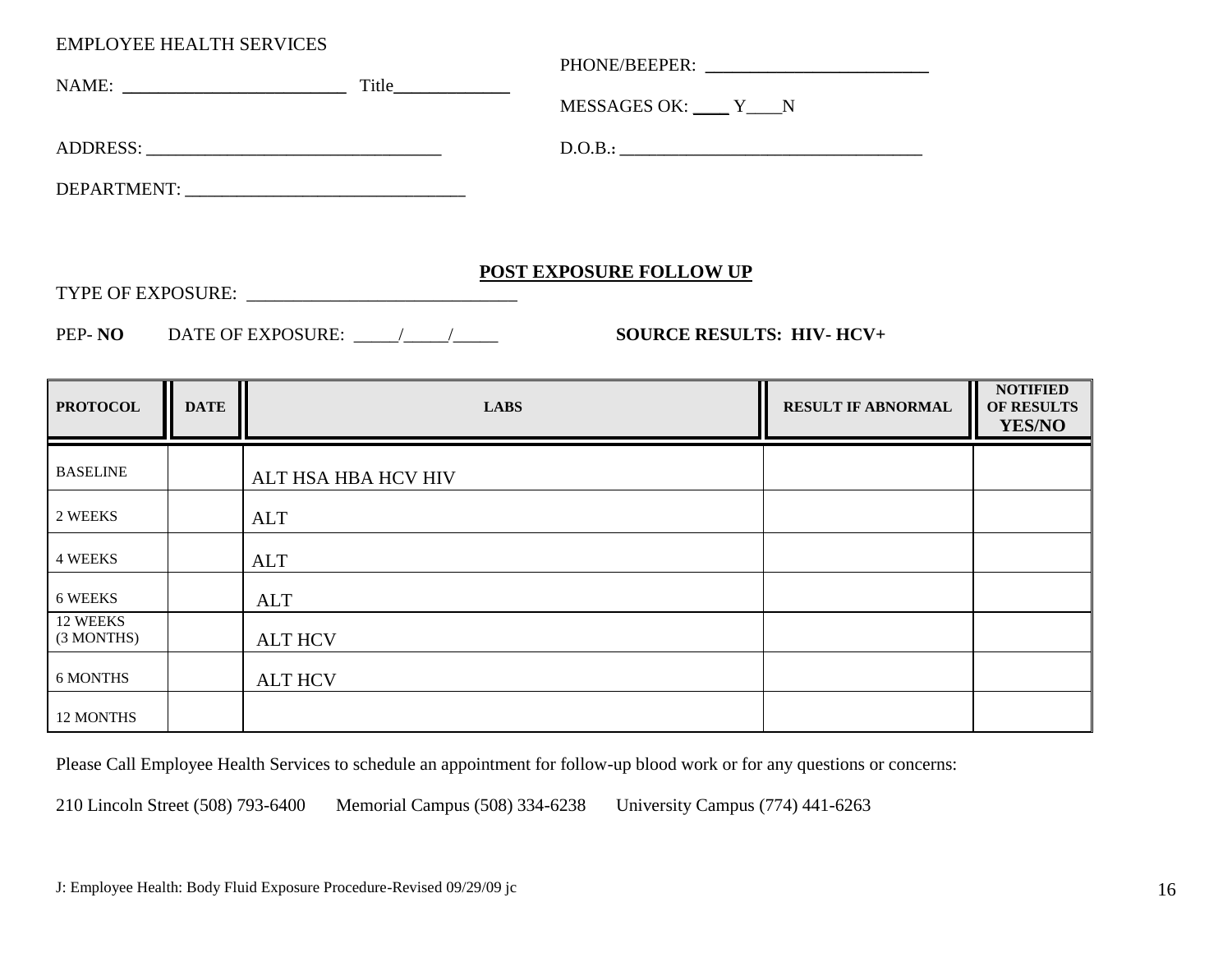|                        |             | D.O.B.:                                                                                |                                                  |                                                |
|------------------------|-------------|----------------------------------------------------------------------------------------|--------------------------------------------------|------------------------------------------------|
|                        |             |                                                                                        |                                                  |                                                |
|                        |             | <b>POST EXPOSURE FOLLOW UP</b><br>PEP-YES DATE OF EXPOSURE: \[\state \]                | SOURCE RESULTS: HIV+ HCV-/ Unknown source result |                                                |
| <b>PROTOCOL</b>        | <b>DATE</b> | <b>LABS</b>                                                                            | <b>RESULT IF ABNORMAL</b>                        | <b>NOTIFIED</b><br><b>OF RESULTS</b><br>YES/NO |
| <b>BASELINE</b>        |             | ALT HSA HBA HCV HIV AST AMYLASE CREATININE<br>GLUCOSE CBC with diff. UCG(IF INDICATED) |                                                  |                                                |
| 2 WEEKS                |             | ALT AST AMYLASE CREATININE GLUCOSE CBC with diff.                                      |                                                  |                                                |
| <b>4 WEEKS</b>         |             | ALT AST AMYLASE CREATININE GLUCOSE CBC with diff.                                      |                                                  |                                                |
| 6 WEEKS                |             | <b>HIV</b>                                                                             |                                                  |                                                |
| 12 WEEKS<br>(3 MONTHS) |             | <b>HIV</b>                                                                             |                                                  |                                                |
| <b>6 MONTHS</b>        |             | <b>HIV</b>                                                                             |                                                  |                                                |
| 12 MONTHS              |             | <b>HIV</b>                                                                             |                                                  |                                                |

Please Call Employee Health Services to schedule an appointment for follow-up blood work or for any questions or concerns: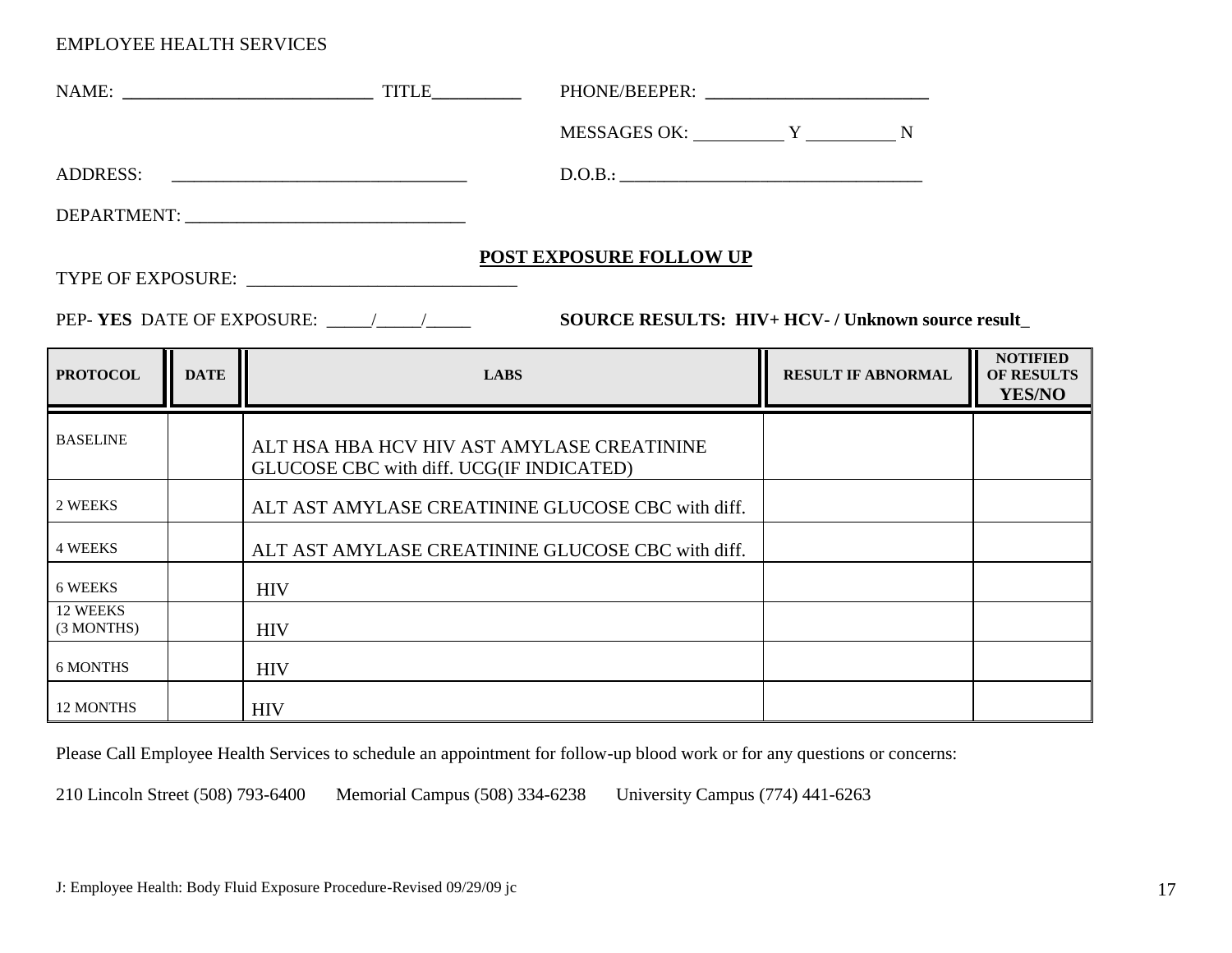|                        |             | MESSAGES OK: Y N                                                                       |                                                   |                                                |
|------------------------|-------------|----------------------------------------------------------------------------------------|---------------------------------------------------|------------------------------------------------|
|                        |             | D.O.B.:                                                                                |                                                   |                                                |
|                        |             |                                                                                        |                                                   |                                                |
|                        |             | POST EXPOSURE FOLLOW UP                                                                |                                                   |                                                |
|                        |             |                                                                                        |                                                   |                                                |
|                        |             |                                                                                        | SOURCE RESULTS: HIV+ HCV+ / Unknown source result |                                                |
| <b>PROTOCOL</b>        | <b>DATE</b> | <b>LABS</b>                                                                            | <b>RESULT IF ABNORMAL</b>                         | <b>NOTIFIED</b><br><b>OF RESULTS</b><br>YES/NO |
| <b>BASELINE</b>        |             | ALT HSA HBA HCV HIV AST AMYLASE CREATININE<br>GLUCOSE CBC with diff. UCG(IF INDICATED) |                                                   |                                                |
| 2 WEEKS                |             | ALT AST AMYLASE CREATININE GLUCOSE CBC with diff.                                      |                                                   |                                                |
| <b>4 WEEKS</b>         |             | ALT AST AMYLASE CREATININE GLUCOSE CBC with diff.                                      |                                                   |                                                |
| 6 WEEKS                |             | <b>ALT HIV</b>                                                                         |                                                   |                                                |
| 12 WEEKS<br>(3 MONTHS) |             | <b>ALT HCV HIV</b>                                                                     |                                                   |                                                |
| <b>6 MONTHS</b>        |             | <b>ALT HCV HIV</b>                                                                     |                                                   |                                                |
| 12 MONTHS              |             | <b>HIV</b>                                                                             |                                                   |                                                |

Please Call Employee Health Services to schedule an appointment for follow-up blood work or for any questions or concerns: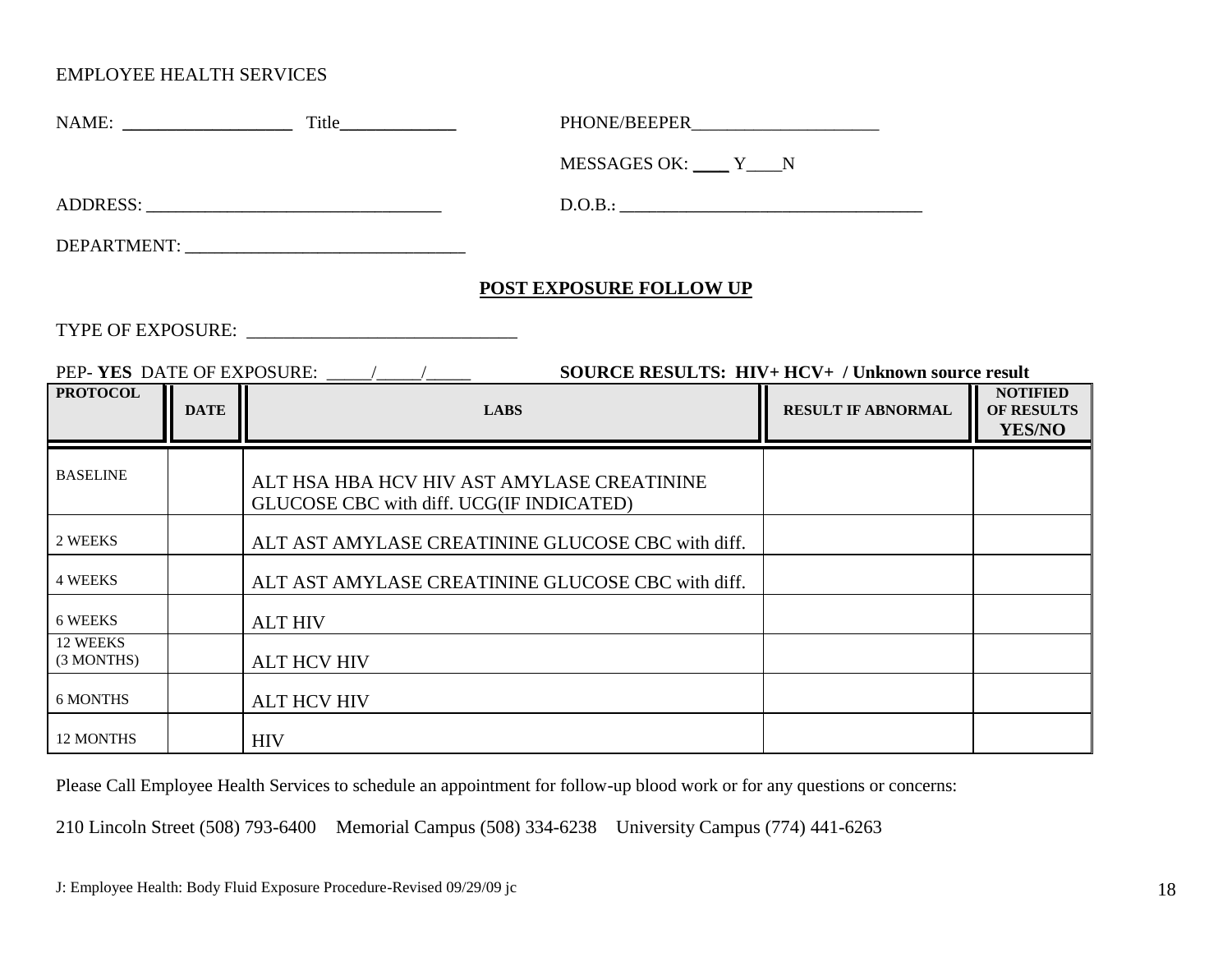

|          |                                                                                                        |                                                                                  | M _____F _________ Date of Birth: ____/____/ _________ Employee Number/MR #: _______________________            |  |
|----------|--------------------------------------------------------------------------------------------------------|----------------------------------------------------------------------------------|-----------------------------------------------------------------------------------------------------------------|--|
|          |                                                                                                        |                                                                                  |                                                                                                                 |  |
|          | Today's Date                                                                                           |                                                                                  |                                                                                                                 |  |
|          |                                                                                                        |                                                                                  |                                                                                                                 |  |
|          |                                                                                                        |                                                                                  |                                                                                                                 |  |
|          |                                                                                                        |                                                                                  |                                                                                                                 |  |
| $\Box$   | Your Hepatitis B titer is positive you have immunity to Hepatitis B.                                   |                                                                                  |                                                                                                                 |  |
| $\Box$   |                                                                                                        |                                                                                  | Your Hepatitis B titer is negative you need to report to EHS for discussion relative to vaccine or declination. |  |
| $\Box$   | Your Hepatitis C titer is negative.                                                                    |                                                                                  |                                                                                                                 |  |
| $\Box$   | Your HIV titer is negative.                                                                            |                                                                                  |                                                                                                                 |  |
| $\Box$   |                                                                                                        |                                                                                  |                                                                                                                 |  |
|          |                                                                                                        |                                                                                  |                                                                                                                 |  |
|          | Per CDC (Center for Disease Control) guidelines, no further monitoring is required at this time.       |                                                                                  |                                                                                                                 |  |
| $\Box$   |                                                                                                        |                                                                                  |                                                                                                                 |  |
| $\Box$   | Please report to Employee Health Services as discussed for your follow-up visit and lab surveillance.  |                                                                                  |                                                                                                                 |  |
| $\Box$   |                                                                                                        |                                                                                  |                                                                                                                 |  |
|          | If you have any questions or concerns, please feel free to contact your Employee Health Services       |                                                                                  |                                                                                                                 |  |
|          | 210 Lincoln Street (508) 793-6400 (M-F) 7:00am - 5:00pm<br>University Campus<br><b>Memorial Campus</b> | $(774)$ 441-6263 (M-F) 7:00am – 4:00pm<br>$(508)$ 334-6238 (M-F) 7:00am - 4:00pm |                                                                                                                 |  |
|          |                                                                                                        |                                                                                  |                                                                                                                 |  |
| Be Safe, |                                                                                                        |                                                                                  |                                                                                                                 |  |
|          |                                                                                                        |                                                                                  |                                                                                                                 |  |
|          |                                                                                                        |                                                                                  |                                                                                                                 |  |